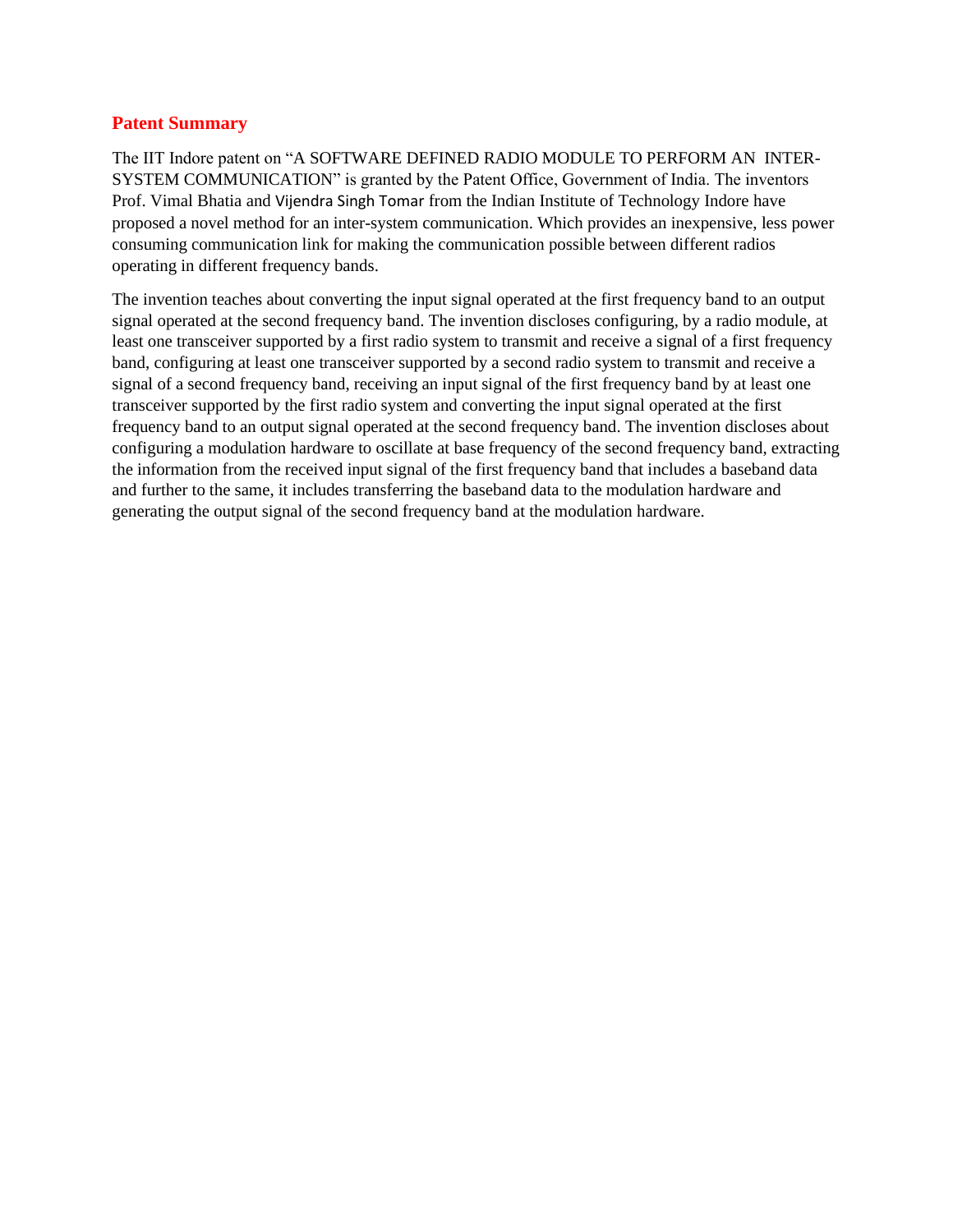## **For Immediate Release:**

**CONTACT:**  Contact Person- Prof. Vimal Bhatia Institution- Indian Institute of Technology Indore Email Address- [vbhatia@iiti.ac.in](mailto:vbhatia@iiti.ac.in) Website URL- <http://ee.iiti.ac.in/>

## **Grant of Patent from Electrical Engineering Department, IIT Indore**

Details: Indian Patent Application No.- 4227/MUM/2015 Grant No.- 381039 Filing Date- 06/11/2015 Date of Grant- 01/11/2021 Title- A SOFTWARE DEFINED RADIO MODULE TO PERFORM AN INTER-SYSTEM **COMMUNICATION** Inventors- Prof. Vimal Bhatia, and Vijendra Singh Tomar

The IIT Indore patent on "A SOFTWARE DEFINED RADIO MODULE TO PERFORM AN INTER-SYSTEM COMMUNICATION" is granted by the Patent Office, Government of India. The inventors Prof. Vimal Bhatia and Vijendra Singh Tomar from the Indian Institute of Technology Indore have proposed a novel method for an inter-system communication. It provides an inexpensive, less power consuming communication link for making the communication possible between different radios operating in different frequency bands.

The invention teaches about converting the input signal operated at the first frequency band to an output signal operated at the second frequency band. The invention discloses configuring, by a radio module, at least one transceiver supported by a first radio system to transmit and receive a signal of a first frequency band, configuring at least one transceiver supported by a second radio system to transmit and receive a signal of a second frequency band, receiving an input signal of the first frequency band by at least one transceiver supported by the first radio system and converting the input signal operated at the first frequency band to an output signal operated at the second frequency band. The invention discloses about configuring a modulation hardware to oscillate at base frequency of the second frequency band, extracting the information from the received input signal of the first frequency band that includes a baseband data and further to the same, it includes transferring the baseband data to the modulation hardware and generating the output signal of the second frequency band at the modulation hardware.